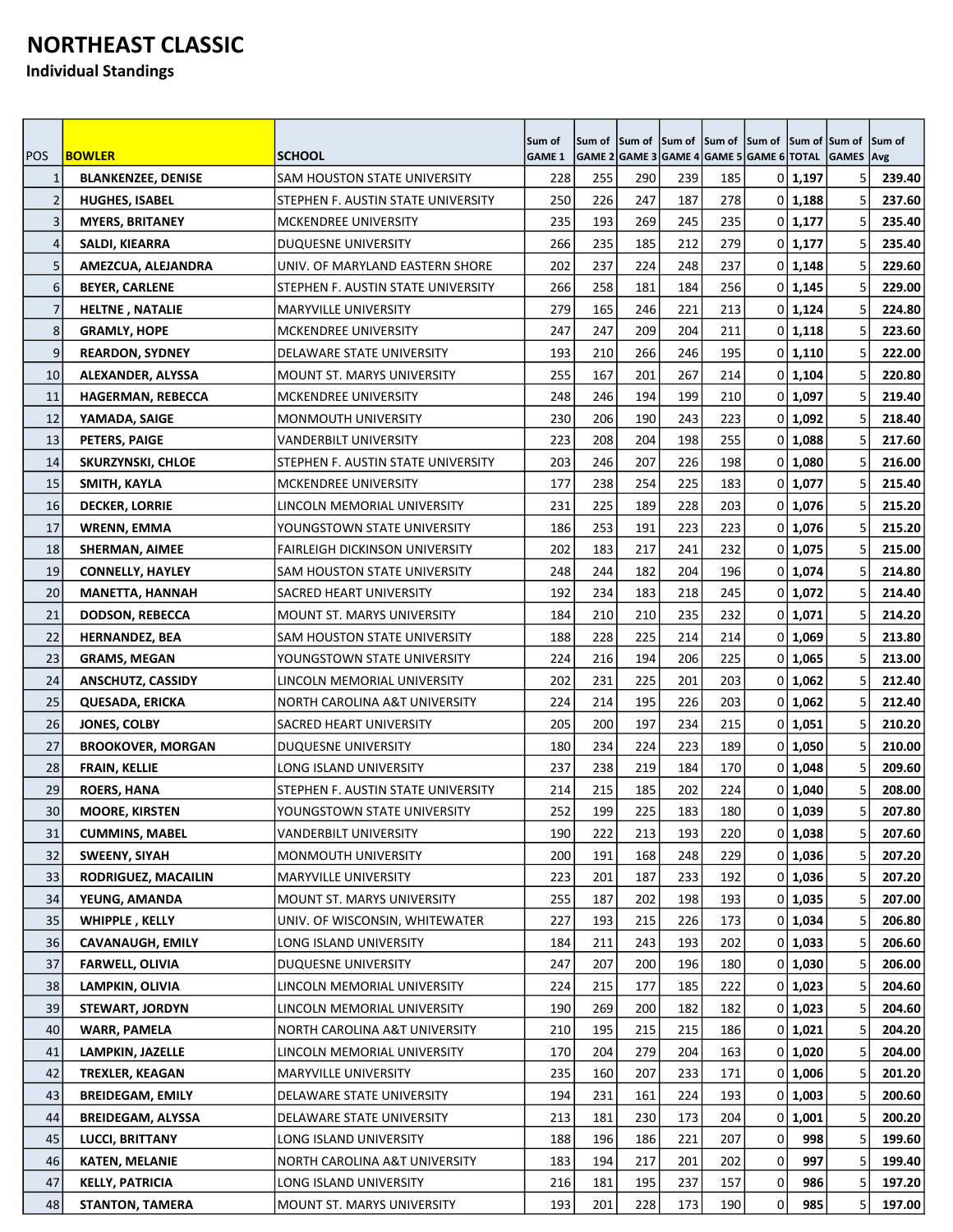|            |                                                |                                                                    | Sum of           | Sum of                                         | <b>Sum of Sum of</b> |                | Sum of Sum of            |              | Sum of Sum of |                     | Sum of           |
|------------|------------------------------------------------|--------------------------------------------------------------------|------------------|------------------------------------------------|----------------------|----------------|--------------------------|--------------|---------------|---------------------|------------------|
| <b>POS</b> | <b>BOWLER</b>                                  | <b>SCHOOL</b>                                                      | <b>GAME 1</b>    | GAME 2 GAME 3 GAME 4 GAME 5 GAME 6 TOTAL GAMES |                      |                |                          |              |               |                     | Avg              |
| 49         | <b>CHRZANOWSKI, AMANDA</b>                     | <b>FAIRLEIGH DICKINSON UNIVERSITY</b>                              | 204              | 193                                            | 206                  | 173            | 206                      | 0            | 982           | 5                   | 196.40           |
| 50         | <b>HENDERSON, JENNA</b>                        | <b>FAIRLEIGH DICKINSON UNIVERSITY</b>                              | 238              | 181                                            | 184                  | 201            | 171                      | 0            | 975           | 5                   | 195.00           |
| 51         | MILLER, KATHERINE                              | WILMINGTON UNIVERSITY (DE)                                         | 152              | 209                                            | 214                  | 202            | 194                      | 0            | 971           | 5                   | 194.20           |
| 52         | <b>TORRES, PAULINA</b>                         | UNIV. OF MARYLAND EASTERN SHORE                                    | 193              | 238                                            | 172                  | 164            | 203                      | 0            | 970           | 5                   | 194.00           |
| 53         | RIOJAS, CHRISTINA                              | WILMINGTON UNIVERSITY (DE)                                         | 168              | 197                                            | 227                  | 182            | 193                      | 0            | 967           | 5                   | 193.40           |
| 54         | <b>CADEZ, JESSICA</b>                          | <b>DUQUESNE UNIVERSITY</b>                                         | 190              | 200                                            | 190                  | 189            | 193                      | 0            | 962           | 5                   | 192.40           |
| 55         | <b>MERTINS, CAITLIN</b>                        | UNIV. OF WISCONSIN, WHITEWATER                                     | 190              | 190                                            | 175                  | 213            | 192                      | 0            | 960           | 5                   | 192.00           |
| 56         | PHELAN, JAMIE                                  | <b>MONMOUTH UNIVERSITY</b>                                         | 163              | 203                                            | 226                  | 185            | 173                      | 0            | 950           | 5                   | 190.00           |
| 57         | <b>CHAMBERS, ELISE</b>                         | SAM HOUSTON STATE UNIVERSITY                                       | 168              | 212                                            | 189                  | 191            | 190                      | 0            | 950           | 5                   | 190.00           |
| 58         | <b>COTE, JADE</b>                              | YOUNGSTOWN STATE UNIVERSITY                                        | 187              | 213                                            | 201                  | 150            | 198                      | 0            | 949           | 5                   | 189.80           |
| 59         | <b>MARX, MADYSON</b>                           | YOUNGSTOWN STATE UNIVERSITY                                        | 180              | 167                                            | 248                  | 190            | 161                      | 0            | 946           |                     | 189.20           |
| 60<br>61   | <b>DELROSE, BAILEY</b>                         | <b>MARYVILLE UNIVERSITY</b>                                        | 212<br>172       | 197                                            | 204<br>231           | 204<br>182     | 126<br>156               | 0<br>0       | 943<br>942    |                     | 188.60           |
| 62         | <b>BINKLEY, SYDNEY</b>                         | LONG ISLAND UNIVERSITY                                             | 157              | 201<br>138                                     | 175                  | 233            | 223                      | 0            | 926           | 5<br>5              | 188.40<br>185.20 |
| 63         | OCHOA, DIANA<br>ROSS, ELIZABETH                | UNIV. OF MARYLAND EASTERN SHORE<br>UNIV. OF MARYLAND EASTERN SHORE | 151              | 200                                            | 172                  | 225            | 171                      | $\mathbf 0$  | 919           | 5                   | 183.80           |
| 64         | <b>HIRST, RACHEL</b>                           | <b>WILMINGTON UNIVERSITY (DE)</b>                                  | 207              | 222                                            | 169                  | 138            | 150                      | 0            | 886           | 5                   | 177.20           |
| 65         | <b>STOUT, MALIA</b>                            | <b>WILMINGTON UNIVERSITY (DE)</b>                                  | 185              | 172                                            | 160                  | 182            | 174                      | 0            | 873           | 5                   | 174.60           |
| 66         | <b>DRIVER, BROOKE</b>                          | UNIV. OF MARYLAND EASTERN SHORE                                    | 169              | 157                                            | 193                  | 195            | 147                      | 0            | 861           | 5                   | 172.20           |
| 67         | SMITH, SKYLAR                                  | MONMOUTH UNIVERSITY                                                | 0                | 178                                            | 186                  | 211            | 245                      | 0            | 820           | 4                   | 205.00           |
| 68         | <b>SPRING, CAMERON</b>                         | <b>FAIRLEIGH DICKINSON UNIVERSITY</b>                              | 246              | 219                                            | 155                  | $\Omega$       | 192                      | 0            | 812           | 4                   | 203.00           |
| 69         | <b>CHIESA, MOLLY</b>                           | SACRED HEART UNIVERSITY                                            | 233              | 185                                            | 186                  | $\Omega$       | 205                      | 0            | 809           | 4                   | 202.25           |
| 70         | <b>ALLEN, ISABEL</b>                           | MCKENDREE UNIVERSITY                                               | 189              | 227                                            | 211                  | 179            | 0                        | 0            | 806           | 4                   | 201.50           |
| 71         | NASSBERG, SARALYNE                             | DELAWARE STATE UNIVERSITY                                          | 194              | 195                                            | $\mathbf 0$          | 191            | 216                      | 0            | 796           | 4                   | 199.00           |
| 72         | <b>ACOSTA, CRISTINA</b>                        | NORTH CAROLINA A&T UNIVERSITY                                      | 182              | 220                                            | 188                  | 203            | $\mathbf 0$              | 0            | 793           | 4                   | 198.25           |
| 73         | <b>SMALL, SHANNON</b>                          | <b>DUQUESNE UNIVERSITY</b>                                         | 235              | 204                                            | 197                  | 144            | 0                        | 0            | 780           | 4                   | 195.00           |
| 74         | <b>ANTHONY, ANGELICA</b>                       | VANDERBILT UNIVERSITY                                              | 185              | 216                                            | 189                  | 183            | 0                        | 0            | 773           | 4                   | 193.25           |
| 75<br>76   | ZINANNI, OLIVIA                                | UNIV. OF WISCONSIN, WHITEWATER                                     | 0<br>$\mathbf 0$ | 232<br>217                                     | 200<br>169           | 182<br>178     | 156<br>201               | 0<br>0       | 770<br>765    | 4                   | 192.50           |
| 77         | <b>JONES, SYDNEY</b><br><b>GEORGE, CRYSTAL</b> | WILMINGTON UNIVERSITY (DE)<br>STEPHEN F. AUSTIN STATE UNIVERSITY   | 215              | 188                                            | 180                  | 177            | 0                        | 0            | 760           | 4<br>4              | 191.25<br>190.00 |
| 78         | JAEGER, KELSEY                                 | UNIV. OF WISCONSIN, WHITEWATER                                     | 0                | 198                                            | 196                  | 167            | 187                      | 0            | 748           | 4                   | 187.00           |
| 79         | <b>KOHUT, NANCY</b>                            | SACRED HEART UNIVERSITY                                            | 0                | 0                                              | 193                  | 267            | 254                      | 0            | 714           | 3                   | 238.00           |
| 80         | DALESANDRO, ANGELIQUE                          | <b>VANDERBILT UNIVERSITY</b>                                       | $\Omega$         | 0                                              | 208                  | 203            | 221                      | 0            | 632           | 3                   | 210.67           |
| 81         | <b>GLOWNIAK, RACHEL</b>                        | SACRED HEART UNIVERSITY                                            | 231              | 214                                            | 169                  | 0              | 0                        | 0            | 614           | 3                   | 204.67           |
| 82         | NAUJOKAS, AMANDA                               | <b>VANDERBILT UNIVERSITY</b>                                       | 0                | 203                                            | 214                  | 194            | 0                        | 0            | 611           | 3                   | 203.67           |
| 83         | <b>NEAL, LANASIA</b>                           | FAIRLEIGH DICKINSON UNIVERSITY                                     | $\sigma$         | 219                                            | 218                  | 168            | $\mathsf{O}\hspace{1pt}$ | $\mathbf{0}$ | 605           | $\overline{3}$      | 201.67           |
| 84         | <b>MAXWELL, ANNA</b>                           | MARYVILLE UNIVERSITY                                               | 0                | 189                                            | 268                  | 148            | 0                        | 0            | 605           | 3                   | 201.67           |
| 85         | SPINA, JULIANNA                                | <b>FAIRLEIGH DICKINSON UNIVERSITY</b>                              | 159              | 0                                              | 0                    | 187            | 256                      | 0            | 602           | 3                   | 200.67           |
| 86         | LEHRER, JENNA                                  | MONMOUTH UNIVERSITY                                                | 238              | 226                                            | 127                  | 0              | 0                        | 0            | 591           | 3                   | 197.00           |
| 87         | <b>GRAY, KAIA</b>                              | SAM HOUSTON STATE UNIVERSITY                                       | 0                | 0                                              | 211                  | 215            | 156                      | 0            | 582           | 3                   | 194.00           |
| 88         | <b>CUMMINGS, KELSEY</b>                        | DELAWARE STATE UNIVERSITY                                          | 0                | 0                                              | 215                  | 189            | 166                      | 0            | 570           | 3                   | 190.00           |
| 89<br>90   | <b>JENSEN, TAYLOR</b>                          | UNIV. OF WISCONSIN, WHITEWATER                                     | 212              | 197<br>0                                       | 142                  | 0              | 0                        | 0<br>0       | 551           | 3                   | 183.67           |
| 91         | <b>HINES, RACHEL</b><br>AVILEZ, MAYA           | MOUNT ST. MARYS UNIVERSITY<br>NORTH CAROLINA A&T UNIVERSITY        | $\Omega$<br>0    | 0                                              | 0<br>256             | 215<br>165     | 213<br>0                 | 0            | 428<br>421    | 2<br>$\overline{2}$ | 214.00<br>210.50 |
| 92         | <b>CONA, NICOLE</b>                            | SACRED HEART UNIVERSITY                                            | 0                | 0                                              | 0                    | 223            | 167                      | 0            | 390           | 2                   | 195.00           |
| 93         | <b>TOMASZEWSKI, LAUREN</b>                     | NORTH CAROLINA A&T UNIVERSITY                                      | 216              | 171                                            | 0                    | 0              | 0                        | 0            | 387           | 2                   | 193.50           |
| 94         | <b>SEAMAN, DANIELLE</b>                        | MONMOUTH UNIVERSITY                                                | 0                | 0                                              | 0                    | 202            | 161                      | 0            | 363           | 2                   | 181.50           |
| 95         | MILO, DANIELLE                                 | <b>MOUNT ST. MARYS UNIVERSITY</b>                                  | 0                | 183                                            | 173                  | 0              | 0                        | 0            | 356           | 2                   | 178.00           |
| 96         | <b>HOWARD, REBECCA</b>                         | UNIV. OF WISCONSIN, WHITEWATER                                     | 0                | 0                                              | 0                    | 187            | 169                      | 0            | 356           | 2                   | 178.00           |
| 97         | <b>DRUCHYNA, SOFIIA</b>                        | SAM HOUSTON STATE UNIVERSITY                                       | 179              | 172                                            | 0                    | 0              | 0                        | 0            | 351           | $\overline{2}$      | 175.50           |
| 98         | <b>TENAN, SKYLAR</b>                           | DELAWARE STATE UNIVERSITY                                          | 201              | 130                                            | 0                    | 0              | 0                        | 0            | 331           | 2                   | 165.50           |
| 99         | <b>SCHMIDT, BRIANNA</b>                        | MARYVILLE UNIVERSITY                                               | 172              | $\overline{0}$                                 | $\mathbf 0$          | 0              | 147                      | 0            | 319           | 2                   | 159.50           |
| 100        | <b>SHELTERS, AMANDA</b>                        | SACRED HEART UNIVERSITY                                            | 171              | $\overline{0}$                                 | 0                    | 147            | 0                        | 0            | 318           | 2                   | 159.00           |
| 101        | NEWBERRY, CHLOE                                | NORTH CAROLINA A&T UNIVERSITY                                      | $\Omega$<br>0    | 0<br>0                                         | 0<br> 0              | 0 <br>$\Omega$ | 232<br>199               | 0<br>0       | 232<br>199    | 1                   | 232.00           |
| 102<br>103 | <b>HITT, KAILEE</b><br>PATTISON, MARANDA       | VANDERBILT UNIVERSITY<br>MCKENDREE UNIVERSITY                      | $\overline{0}$   | 0                                              | $\overline{0}$       | 0              | 198                      | 0            | 198           | 1<br>1              | 199.00<br>198.00 |
| 104        | <b>CHANNELL, KAILEE</b>                        | VANDERBILT UNIVERSITY                                              | $\overline{0}$   | 0                                              | 0                    | 0              | 192                      | 0            | 192           | 1                   | 192.00           |
| 105        | <b>GLEIM, BRENNA</b>                           | DUQUESNE UNIVERSITY                                                | $\Omega$         | $\Omega$                                       | $\Omega$             | 0              | 185                      | 0            | 185           | 1                   | 185.00           |
| 106        | <b>GARL, EMILY</b>                             | DELAWARE STATE UNIVERSITY                                          | 0                | 0                                              | 184                  | 0              | 0                        | 0            | 184           | 1                   | 184.00           |
| 107        | <b>DONOVAN, PAIGE</b>                          | SACRED HEART UNIVERSITY                                            | 0                | 182                                            | 0                    | 0              | 0                        | 0            | 182           | 1                   | 182.00           |
| 108        | <b>GARCIA, JADE</b>                            | STEPHEN F. AUSTIN STATE UNIVERSITY                                 | 0                | 0                                              | 0                    | 0              | 178                      | 0            | 178           | 1                   | 178.00           |
| 109        | <b>NELSON, RACHEL</b>                          | UNIV. OF WISCONSIN, WHITEWATER                                     | 169              | 0                                              | 0                    | 0              | 0                        | 0            | 169           | 1                   | 169.00           |
| 110        | DURBALA, KAYLA                                 | MOUNT ST. MARYS UNIVERSITY                                         | 166              | οI                                             | $\Omega$             | 0              | $\Omega$                 | 0            | 166           | 1                   | 166.00           |